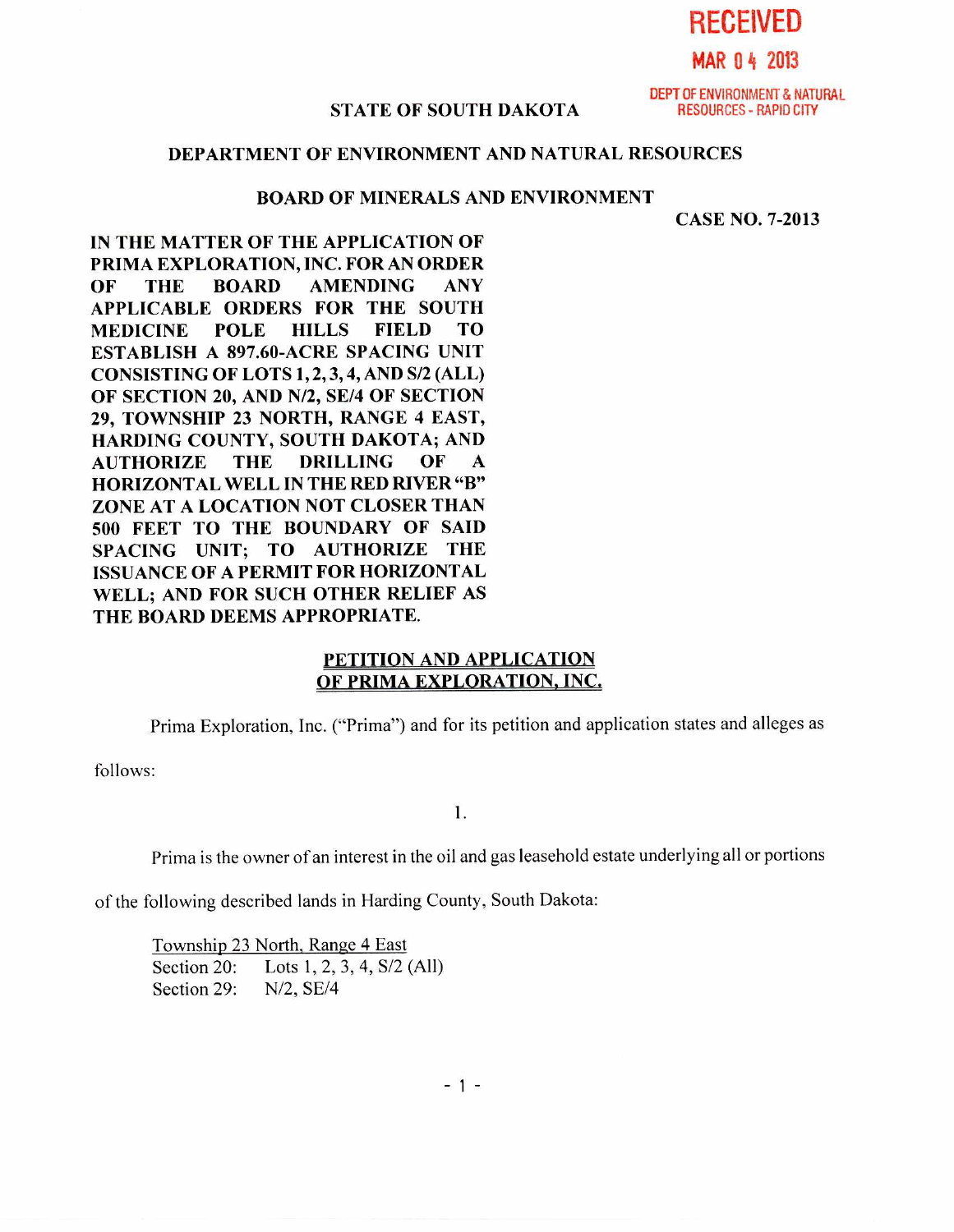2.

In Order No. 14-2010, the Board established 832-acre spacing for the **"B"** Zone of the Red River Formation for the South Medicine Pole Hills field, comprised of Sections 19 and 20, Township 23 North, Range 4 East.

3.

That Prima hereby requests the spacing unit comprised of Sections 19 and 20 be vacated and instead the Board establish Sections 20 and 29 as a 897.60-acre spacing unit comprised of Lots 1, 2, 3, 4, and S/2 (All) of Section 20, and N/2, SE/4 of Section 29, Township 23 North, Range 4 East, Harding County, South Dakota.

4.

Prima respectfully requests that the Board amend its prior orders, including without limitation Order Nos. 2-1973b, 14-1997, 14-2010, and 15-2010 so as to establish Sections 20 and 29 as a 897.60-acre spacing unit comprised of Lots 1, 2, 3, 4, and S/2 (All) of Section 20, and N/2, SE/4 of Section 29, Township 23 North, Range 4 East, Harding County, South Dakota.

5.

In Prima's opinion, forming the requested spacing unit and drilling the well described above will increase the ultimate recovery of the pool, prevent waste, prevent the drilling of unnecessary wells and protect correlative rights.

6.

The Board is authorized to grant the requested spacing unit by SDCL 45-9-20 through 45- 9-29 and ARSD 74:12:02:06. Prima further requests that the order authorize the issuance of a permit for the drilling of horizontal wells in accordance with this application.

 $-2-$